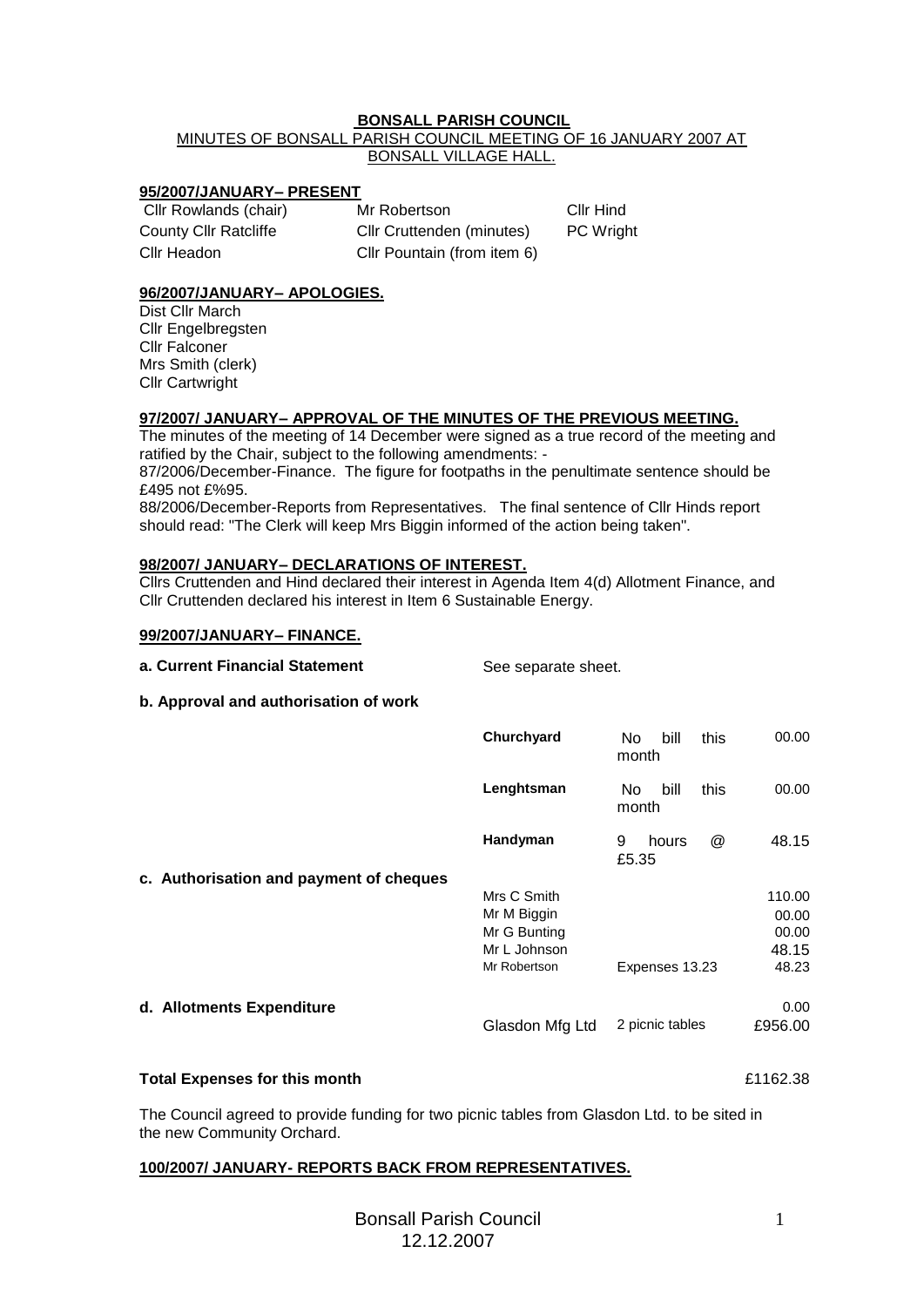# **County Councillor Ratcliffe representative for Derbyshire County Council**

Following the complaint about overhanging trees on the Via Gellia below the Bonsall turn, Highways have carried out an inspection, but had concluded that no action was needed as the branches were being kept in safe limits by the action of passing lorries. If the Parish Council remained unhappy, she would organise a further inspection when she and a PC representative would be present. It was agreed that this should be considered at the next meeting when Cllr Pountain, who had raised the matter, was present.

Anthony Gell School had been allocated a further £350,000 for improvements in 2007/8.

# **District Councillor March representative for Derbyshire Dales District Council**

No report this month.

# **P.C. Wright representative for Derbyshire Constabulary**

Re: The break in on Church Street reported in the December minutes. The break in had been assisted by the use of a spade taken from an outside store at the house and this reinforced the need to keep all such stores secure. PC Wright agreed to provide an item on this for Mutterings.

The problem of bikers on the moor and of speeding on the lane beyond Slaley had worsened, and PC Wright reported that he hoped to be on the moor on the following Sunday and Cllr Rowlands would join him and confirm the time of the visit to Mrs Biggin in the hope that she could also attend. PC Wright would be following up the report of threatening behaviour to a Slaley resident who remonstrated with a fly-tipper on the Moor. The number of the offender's van had been noted.

## **Cllr Cruttenden reported**

The weekend of 9/10 June had been selected for Bonsall Open Gardens, to avoid a clash with the Cromford Festival. It was likely that the Church Flower Festival would again use the same weekend and this year it was hoped to arrange displays of local artists and craft work over the weekend. The PC supported this idea.

## **Clerks report.**

Nothing to report this month.

## **101/2007/JANUARY– SUSTAINABLE ENERGY**

Cllr Cruttenden reported that progress was being made with the proposal to make available low energy bulb boxes to help residents select and purchase suitable bulbs. It was hoped that these would be available very soon.

## **102/2007/JANUARY – FRAMEWORK KNITTERS**

Nothing to report this month.

## **103/2007/JANUARY-YOUTH MATTERS**

This will be deferred to the next meeting when Cllr Cartwright should be present.

## **104/2007/JANUARY–CORRESPONDENCE**

The illness of the Clerk meant that the Correspondence folder was not available.

## **105/2007/ JANUARY– MONTHLY REPORT FOR MUTTERINGS.**

Cllr Cruttenden agreed to prepare this. The main item would be to encourage residents to seriously consider putting their name forward as a Parish Councillor in advance of the May local elections. If enough names are submitted to avoid the current high number of co options there is little doubt that Bonsall could qualify as a "Quality Authority" with considerable potential financial and other benefits to the village.

## **104/2007/JANUARY– PLANNING.**

*Planning Applications received from Peak Park Planning & Derbyshire Dales District Council, for consideration by the Parish Council.*

No planning applications received this month.